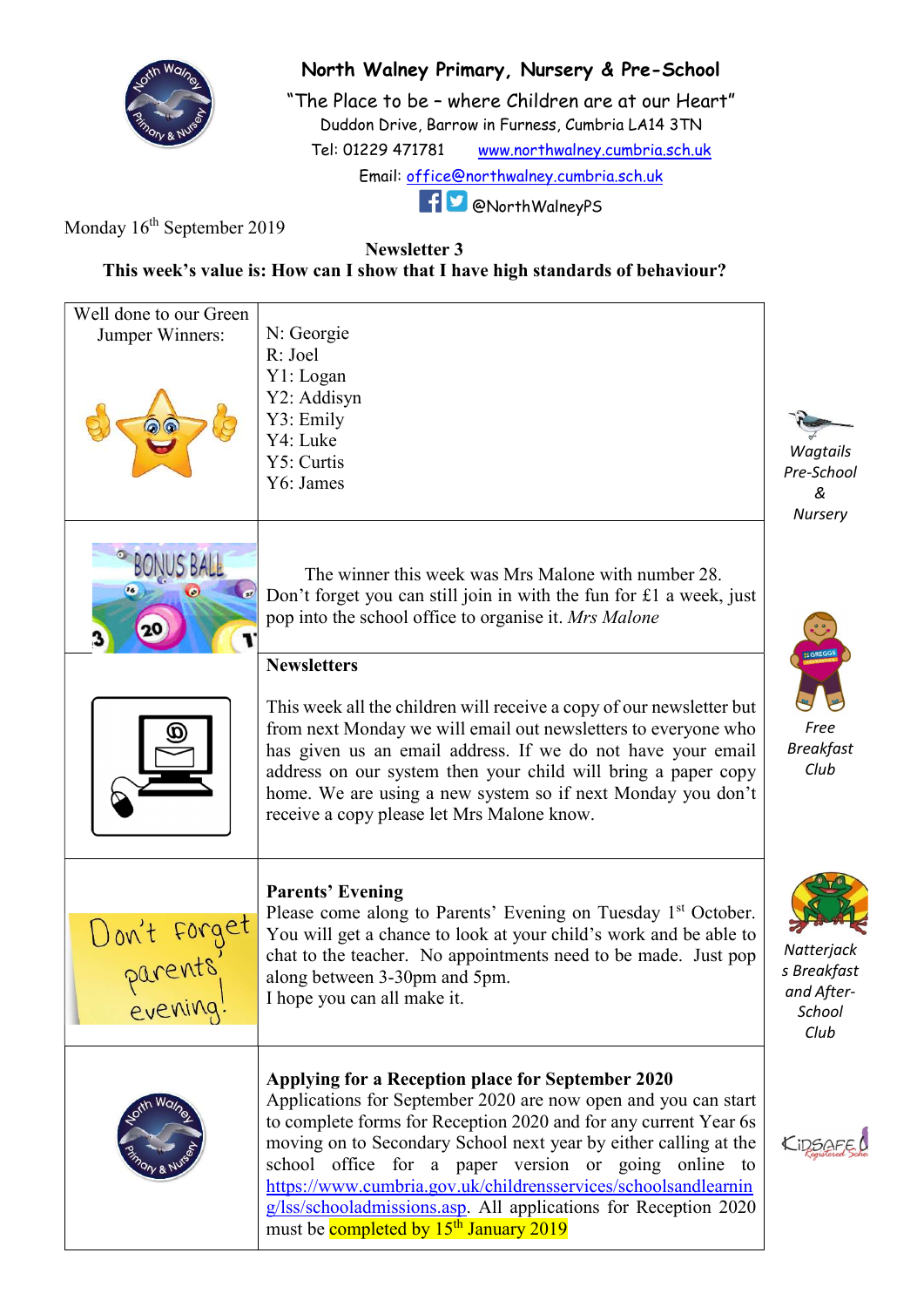| <b>FURNESS</b>                                                       | Applying for a Year 7 place for September 2020<br>Applications are now also open for any Year 6 parents to apply for<br>the Secondary School of their choice. Please make sure that you<br>visit the Open Days/Evenings if at all possible and have a good<br>look round before you make your decision $-$ it's a big move for<br>our Year 6s! You can use the same link as in the previous item or<br>you can call in to the office for a paper version of the application<br>forms. Closing date is 31 <sup>st</sup> October 2019.                                         | Important<br><b>Dates</b><br><b>Tuesday</b><br>17 <sup>th</sup> Sept<br>Multi-<br>sports club                                                                                     |
|----------------------------------------------------------------------|------------------------------------------------------------------------------------------------------------------------------------------------------------------------------------------------------------------------------------------------------------------------------------------------------------------------------------------------------------------------------------------------------------------------------------------------------------------------------------------------------------------------------------------------------------------------------|-----------------------------------------------------------------------------------------------------------------------------------------------------------------------------------|
| <b>WE WILL MISS YOU</b><br>●GOOBYF&                                  | <b>North Walney Staffing News</b><br>Sadly for us, Mrs Price has bravely decided to take the 'leap of<br>faith' and have a career change. She has worked at North Walney<br>for the past 14 years and has supported many, many children over<br>the years. Her final day will be $27th$ September, although she has<br>kindly agreed to do supply cover for us and help out with school<br>trips. The staff team and Governors would like to thank her for all<br>her hard work and support, and we wish her well for the future.<br>Mrs Price – you will be greatly missed! | $3 - 15 - 4$<br>15<br><b>Yrs</b><br>3/4/5/6<br>Thursday<br>19th Sept<br><b>Swimming</b><br>Yrs 1 and 2<br><b>Monday</b><br>23rd Sept<br><b>MacMillan</b>                          |
| <b>BECOME A</b><br><b>SCHOOL</b><br><b>GOVERNOR</b><br>#backtoschool | <b>Governors Needed!</b><br>As our school goes from strength to strength it's a very exciting<br>time to be part of our Governing Body. Being a Governor is<br>fabulous opportunity to be involved in helping to create an<br>exciting learning environment and opportunities for our children.<br>I know it may seem daunting but there is support to help new<br>Governors initially and we will look after you. Soplease do<br>consider being part of our team!<br>If you are interested, please come and see me for more<br>information.                                 | <b>Coffee</b><br><b>Morning</b><br><b>Tuesday</b><br>24rdSept<br>Multi-<br>sports club<br>$3 - 15 - 4$<br>15<br><b>Yrs</b><br>3/4/5/6<br><b>Thursday</b><br>26 <sup>th</sup> Sept |
| WE A<br><b>MACA</b><br>CANCER                                        | <b>MacMillan Coffee Morning</b><br>Monday 23rd September<br>10-11am in the school hall.<br>We cannot run this without your help so please donate any cakes<br>(homemade or shop bought) on Monday morning. Please come<br>along and support this event if you are available.<br>If we have cakes left over from the coffee morning, we will sell<br>to pupils in the afternoon at 20p per cake so you may want to<br>send some money in with them on the day.<br>Thanks you for your support.<br>Mrs Bland.                                                                  | Swimming<br>Yrs 1 and 2<br><b>Karate</b><br>after<br>school<br>club<br>3.15pm-<br>4.15pm<br><b>Tuesday</b><br>$1st$ Oct<br>Parents'<br><b>Evening</b><br>3-30-5-00                |